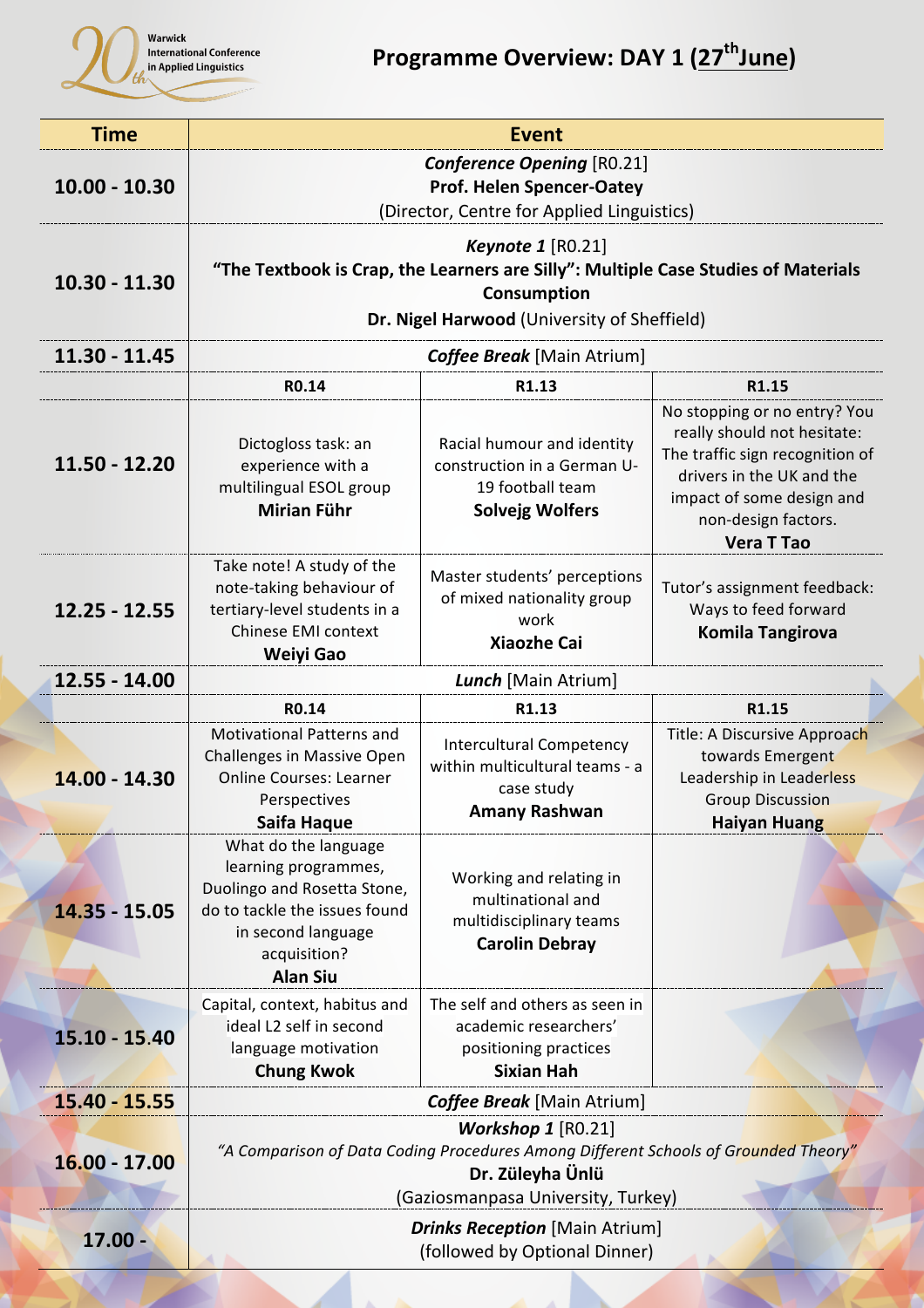

## **Programme Overview: DAY 2 (28<sup>th</sup>June)**

| <b>Time</b>     | <b>Event</b>                                                                                                                                                                           |                             |                                                                                                                                                                                                       |                                                                                                                                |  |
|-----------------|----------------------------------------------------------------------------------------------------------------------------------------------------------------------------------------|-----------------------------|-------------------------------------------------------------------------------------------------------------------------------------------------------------------------------------------------------|--------------------------------------------------------------------------------------------------------------------------------|--|
| $10.00 - 11.00$ | <b>Keynote 2</b> [RO.21]<br>"Linguistics and Business<br>-The Case of the Pink Slippers and the iPad"<br>Dr. Erika Darics (Aston University)                                           |                             |                                                                                                                                                                                                       |                                                                                                                                |  |
| $11.00 - 11.15$ | <b>Coffee Break</b> [Main Atrium]                                                                                                                                                      |                             |                                                                                                                                                                                                       |                                                                                                                                |  |
|                 | R0.14                                                                                                                                                                                  | R1.13                       |                                                                                                                                                                                                       | R1.15                                                                                                                          |  |
| $11.20 - 11.50$ | Parental involvement in<br>preparing children for high-<br>stakes EFL test in Nepal<br>Saraswati Dawadi                                                                                | <b>Yesim Kakalic</b>        | "Let me tell you who I am." -<br>Identity construction of<br>second generation German-<br>Turk descendants in spoken<br>interaction                                                                   | Investigating the<br>Development of Intercultural<br>Competence in Student<br><b>Teams</b><br><b>Thomas Greenaway</b>          |  |
| $11.55 - 12.25$ | Exploring young learners'<br>foreign language anxiety in<br>China<br><b>Xiaoyi Hu</b>                                                                                                  | The Drinking Culture of the | Korean Workplace - Building<br><b>Relationships or Causing</b><br>Conflicts?<br><b>Hoi Yan Wong</b>                                                                                                   | How do Authors Engage<br>Readers: A Critical Approach<br>to Academic Discourse<br>Sagun Shrestha &<br><b>Maricarmen Gamero</b> |  |
| 12.30 - 13.30   | Workshop $2-a$ [R1.13]<br>"Ethics in Qualitative Research in Applied<br>Linguistics"<br>Dr. Erkan Kulekci<br>(Kastamonu University, Turkey)                                            |                             | Workshop $2-b$ [R1.15]<br>"Combining Researching and Teaching: Using<br>Research tools as Pedagogic Tools"<br>Dr. Bushra Ahmed Khurram<br>(Department of English, University of Karachi,<br>Pakistan) |                                                                                                                                |  |
| 13.30 - 14.30   | Lunch [Main Atrium]                                                                                                                                                                    |                             |                                                                                                                                                                                                       |                                                                                                                                |  |
| $14.30 - 15.00$ | <b>Poster Session</b> [Main Atrium]                                                                                                                                                    |                             |                                                                                                                                                                                                       |                                                                                                                                |  |
|                 | Negotiating knowledge in antenatal HIV<br>group counselling in Malawi Rachel<br><b>Chimbwete-Phiri</b>                                                                                 |                             | Understanding Blended Language Learning<br>Through the Lens of Cultural Historical<br>Activity Theory. A Case Study of Malaysian<br>Higher Education Institution.<br>Siti Shuhaida Shukor             |                                                                                                                                |  |
|                 |                                                                                                                                                                                        |                             | <b>Paper Sessions</b>                                                                                                                                                                                 |                                                                                                                                |  |
|                 | R0.14                                                                                                                                                                                  |                             | R1.13                                                                                                                                                                                                 |                                                                                                                                |  |
| 15.05 - 15.35   | "It's not the home grown players and the<br>others, it's everyone": Acculturation and<br>Identity in Elite Sports Teams<br><b>Daniel Clayton</b>                                       |                             | 'Writing at the Crossroads': A genre and<br>corpus based investigation into academic<br>writing for Business courses.<br><b>James Henry</b>                                                           |                                                                                                                                |  |
| $15.35 - 15.55$ | <b>Coffee Break</b> [Main Atrium]                                                                                                                                                      |                             |                                                                                                                                                                                                       |                                                                                                                                |  |
| 16.00 - 17.00   | Keynote $3$ [RO.21]<br>"What Constraints the Impact of Cross-cultural Thinking on Global Leadership?<br>- A Consultant's View"<br>Glen Burridge (Director, Glen Burridge & Associates) |                             |                                                                                                                                                                                                       |                                                                                                                                |  |
|                 | <b>Optional Conference Dinner</b>                                                                                                                                                      |                             |                                                                                                                                                                                                       |                                                                                                                                |  |